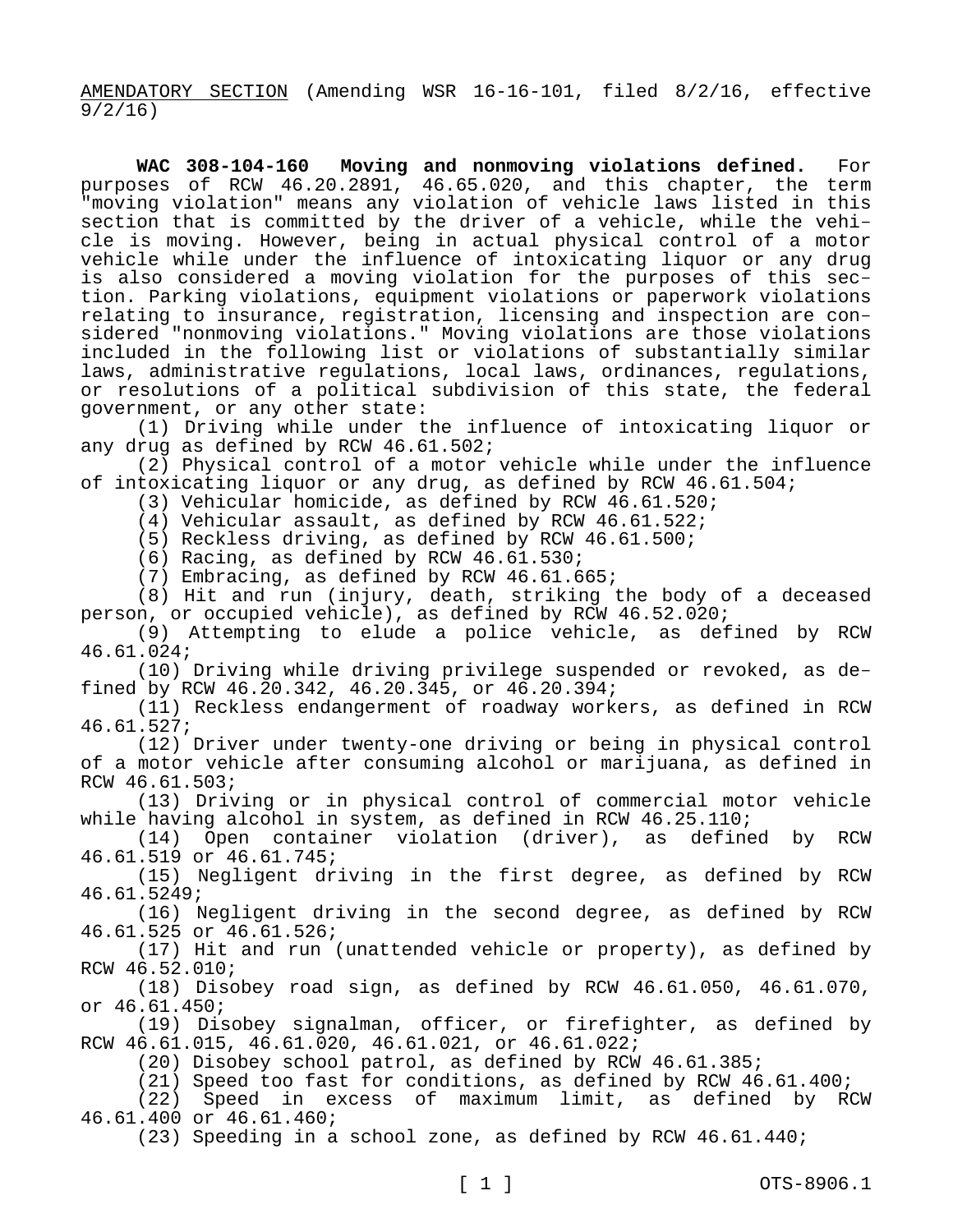(24) Failure to stop, as defined by RCW 46.61.055, 46.61.065, 46.61.195, 46.61.200, 46.61.340, 46.61.345, 46.61.350, 46.61.365, 46.61.370, or 46.61.375; (25) Failure to yield right of way, as defined by RCW 46.61.180,<br>183, 46.61.185, 46.61.190, 46.61.202, 46.61.205, 46.61.210, 46.61.183, 46.61.185, 46.61.190, 46.61.202, 46.61.205, 46.61.210, 46.61.212, 46.61.215, 46.61.220, 46.61.235, 46.61.245, 46.61.261, 46.61.300, or 46.61.427; (26) Failure to keep to the right, as defined by RCW 46.61.100 or 46.61.105; (27) Wrong way on a one-way street or rotary traffic island, as defined by RCW 46.61.135; (28) Improper lane change or travel, as defined by RCW 46.61.140; (29) Straddling or driving over centerline, as defined by RCW 46.61.140; (30) Driving on the wrong side of the road, as defined by RCW 46.61.150; (31) Crossing divider, as defined by RCW 46.61.150; (32) Improper entrance to or exit from freeway, as defined by RCW 46.61.155; (33) Violating restrictions on a limited access highway while driving a motor vehicle, as defined by RCW 46.61.160; (34) High occupancy vehicle lane violation, as defined by RCW 46.61.165; (35) Improper overtaking or passing, as defined by RCW 46.61.110, 46.61.115, 46.61.120, 46.61.125, 46.61.130, or 46.61.428; (36) Passing stopped school bus, as defined by RCW 46.61.370; (37) Passing stopped private carrier bus, as defined by RCW 46.61.375; (38) Following too closely, as defined by RCW 46.61.145; (39) Following fire apparatus, as defined by RCW 46.61.635; (40) Crossing fire hose, as defined by RCW 46.61.640; (41) Driving on sidewalk, as defined by RCW 46.61.606; (42) Driving through safety zone, as defined by RCW 46.61.260; (43) Driving with wheels off roadway, as defined by RCW 46.61.670; (44) Impeding traffic, as defined by RCW 46.61.100, 46.61.425, or 46.20.427; (45) Improper turn, as defined by RCW 46.61.290; (46) Prohibited turn, as defined by RCW 46.61.295; (47) Failure to signal or improper signal, as defined by RCW 46.61.305, 46.61.310, or 46.61.315; (48) Improper backing, as defined by RCW 46.61.605; (49) Unlawful operation of motorcycle on roadway, as defined by RCW 46.61.608, 46.61.612, or 46.61.614; (50) Reckless endangerment, as defined by RCW 9A.36.050; (51) Failure to maintain control, as defined by RCW 46.61.445; (52) Violation of license restriction(s), as defined by RCW 46.20.041 or 46.20.740; (53) Violation of instruction permit restrictions, as defined by RCW 46.20.055; (54) Violation of out-of-service order, as defined by RCW 46.25.090; (55) Obstructed vision or control, as defined by RCW 46.61.615; (56) Carrying persons or animals outside of vehicle, as defined by RCW 46.61.660; (57) Carrying passenger in towed vehicle, as defined by RCW 46.61.625;